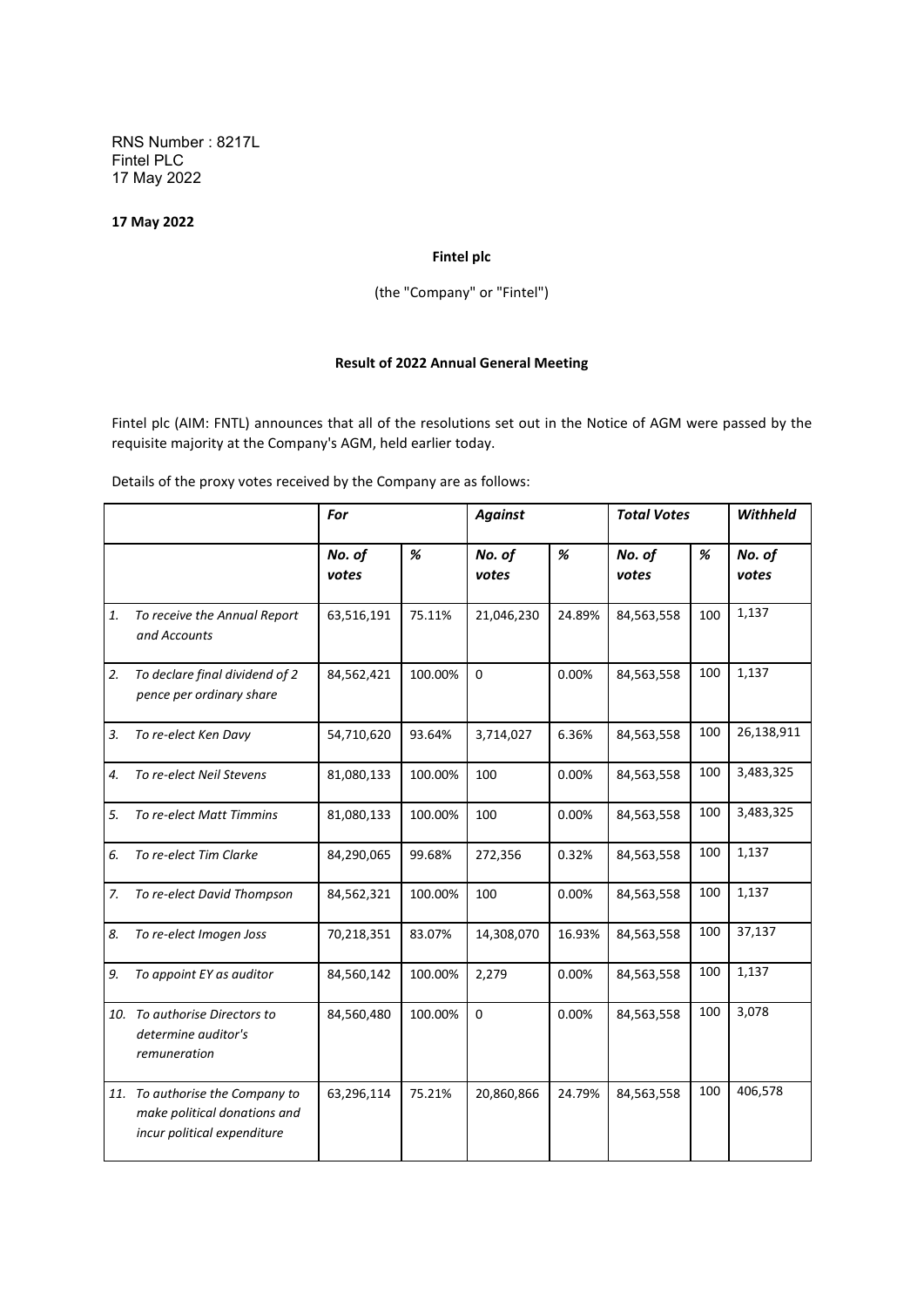|     | 12. To authorise the Directors to<br>allot relevant securities                                                                         | 74,136,401 | 87.67%  | 10,424,079 | 12.33% | 84,563,558 | 100 | 3,078     |
|-----|----------------------------------------------------------------------------------------------------------------------------------------|------------|---------|------------|--------|------------|-----|-----------|
|     | 13. To authorise the directors to<br>allot equity securities for cash<br>without making a<br>emptive offer to<br>pre-<br>shareholders* | 74,130,022 | 87.67%  | 10,430,458 | 12.33% | 84,563,558 | 100 | 3,078     |
|     | 14. To authorise the directors to<br>allot equity securities for cash<br>in relation to an acquisition or<br>other capital investment* | 74,130,022 | 87.67%  | 10,430,458 | 12.33% | 84,563,558 | 100 | 3,078     |
|     | 15. To authorise the directors to<br>allot equity securities for cash<br>in relation to the Member<br>Share Option Plan*               | 74,132,301 | 87.67%  | 10,428,179 | 12.33% | 84,563,558 | 100 | 3,078     |
| 16. | To authorise the Company to<br>make market purchases of its<br>ordinary shares*                                                        | 84,160,480 | 100.00% | $\Omega$   | 0.00%  | 84,563,558 | 100 | 403,078   |
| 17. | To allow general meetings<br>(other than AGMs) to be<br>called on 14 clear days'<br>notice*                                            | 82,718,178 | 99.98%  | 19,243     | 0.02%  | 84,563,558 | 100 | 1,826,137 |

*\*Special resolution*

## *Notes:*

- 1. Proxy appointments which gave discretion to the Chairman of the AGM have been included in the "For" total for the appropriate resolution.
- 2. Votes "For" and "Against" any resolution are expressed as a percentage of votes validly cast for that resolution.
- 3. A "Vote withheld" is not a vote in law and is not counted in the calculation of the percentage of shares voted "For" or "Against".
- 4. The number of shares in issue on 17 May 2022 was 102,970,339 with no shares in treasury.
- 5. The full text of the resolutions passed at the AGM can be found in the Notice of Annual General Meeting which is available on the Company's website at [www.wearefintel.com.](http://www.wearefintel.com/)

The Board of notes that more than 20% of votes were cast against resolution 1 and resolution 11. The Board takes these votes very seriously and will engage with shareholders and shareholder advisory bodies as appropriate to ensure their feedback informs the Company's future approach to these matters.